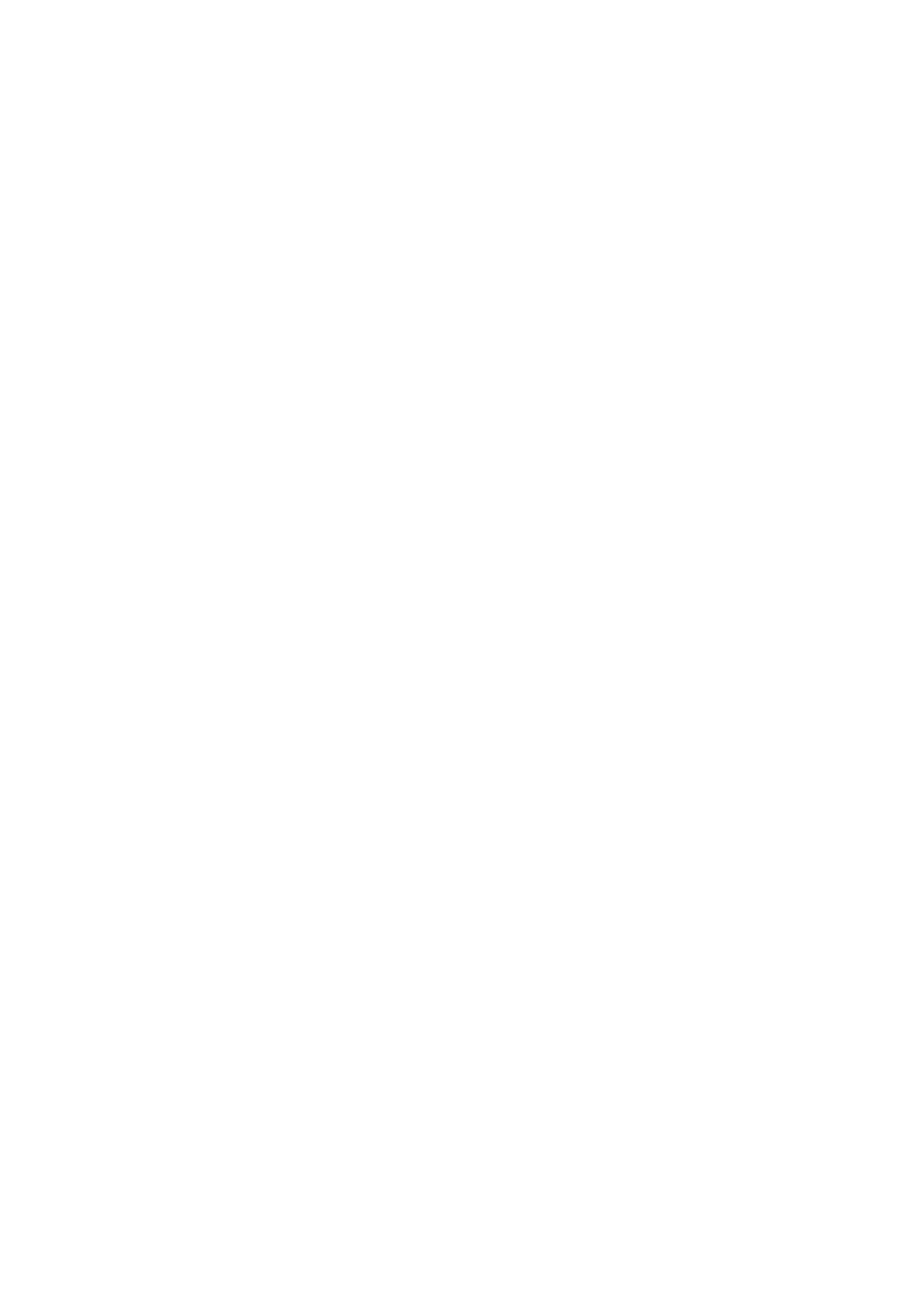### Approval of the thesis:

## **[THESIS TITLE] - USE ONLY UPPERCASE LETTERS**

submitted by **NAME SURNAME** in partial fulfillment of the requirements for the degree of **Master of Science in Computer Education and Instructional Technology Department, Middle East Technical University** by,

| Prof. Dr. Halil Kalıpçılar<br>Dean, Graduate School of Natural and Applied Sciences                           |  |
|---------------------------------------------------------------------------------------------------------------|--|
| Prof. Dr. Head of Department Name and Surname<br>Head of Department, Comp. Edu. and Inst. Tech.               |  |
| Assoc. Prof. Dr. Supervisor Name and Surname<br>Supervisor, Comp. Edu. and Inst. Tech., METU                  |  |
| Assist. Prof. Dr. Co-Supervisor Name and Surname<br>Co-Supervisor, Department, University [Max 40 characters] |  |
| <b>Examining Committee Members:</b>                                                                           |  |
|                                                                                                               |  |
| Prof. Dr. Head of the Ex. Committee Name and Surname<br>Department, University [Max 40 characters]            |  |
| Assoc. Prof. Dr. Supervisor Name and Surname<br>Comp. Edu. and Inst. Tech., METU                              |  |
| Assoc. Prof. Dr. Member Name and Surname<br>Department, University [Max 40 characters]                        |  |
| Assist. Prof. Dr. Member Name and Surname<br>Department, University [Max 40 characters]                       |  |
| Prof. Dr. Member Name and Surname<br>Department, University [Max 40 characters]                               |  |
|                                                                                                               |  |

Date: 31.01.2019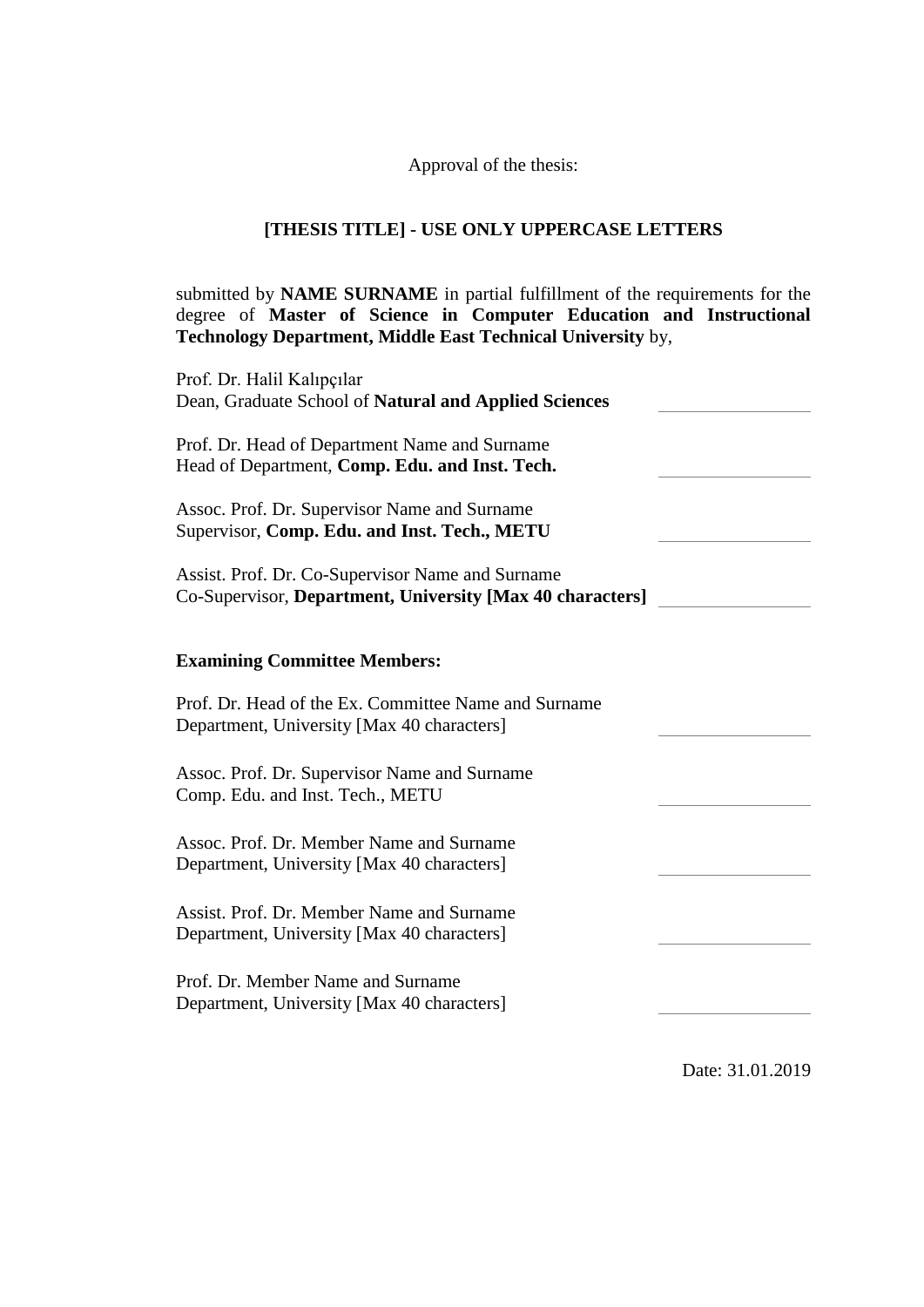**I hereby declare that all information in this document has been obtained and presented in accordance with academic rules and ethical conduct. I also declare that, as required by these rules and conduct, I have fully cited and referenced all material and results that are not original to this work.**

Name, Surname: Name Surname

Signature: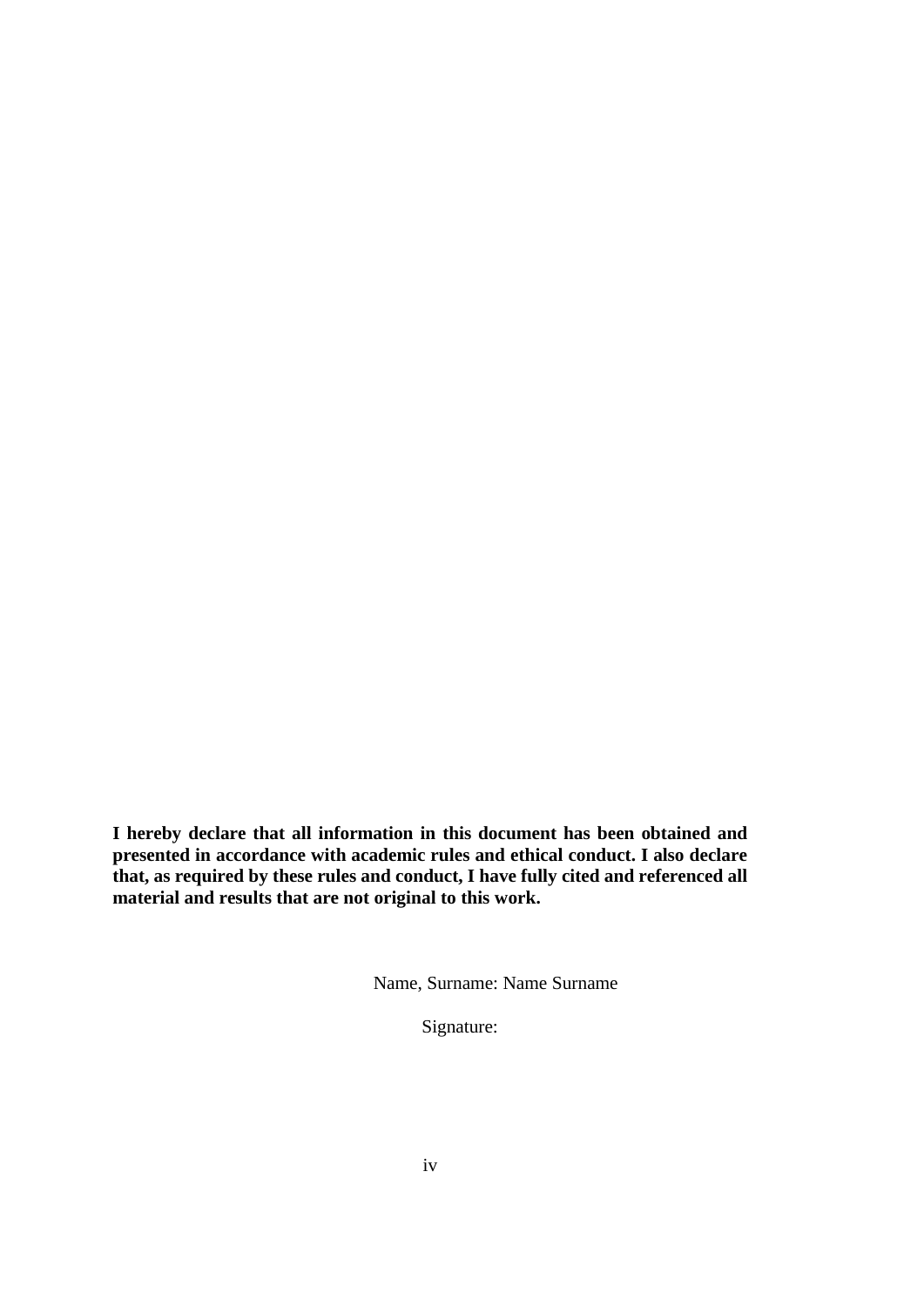### **ABSTRACT**

### <span id="page-4-0"></span>**[THESIS TITLE] - USE ONLY UPPERCASE LETTERS**

Surname, Name Master of Science, Computer Education and Instructional Technology Supervisor: Assoc. Prof. Dr. Supervisor Name and Surname Co-Supervisor: Assist. Prof. Dr. Co-Supervisor Name and Surname

January 2019, 17 pages

Abstract in English [Max 250 words]

Keywords: Keyword 1, Keyword 2, Keyword 3, Keyword 4, Keyword 5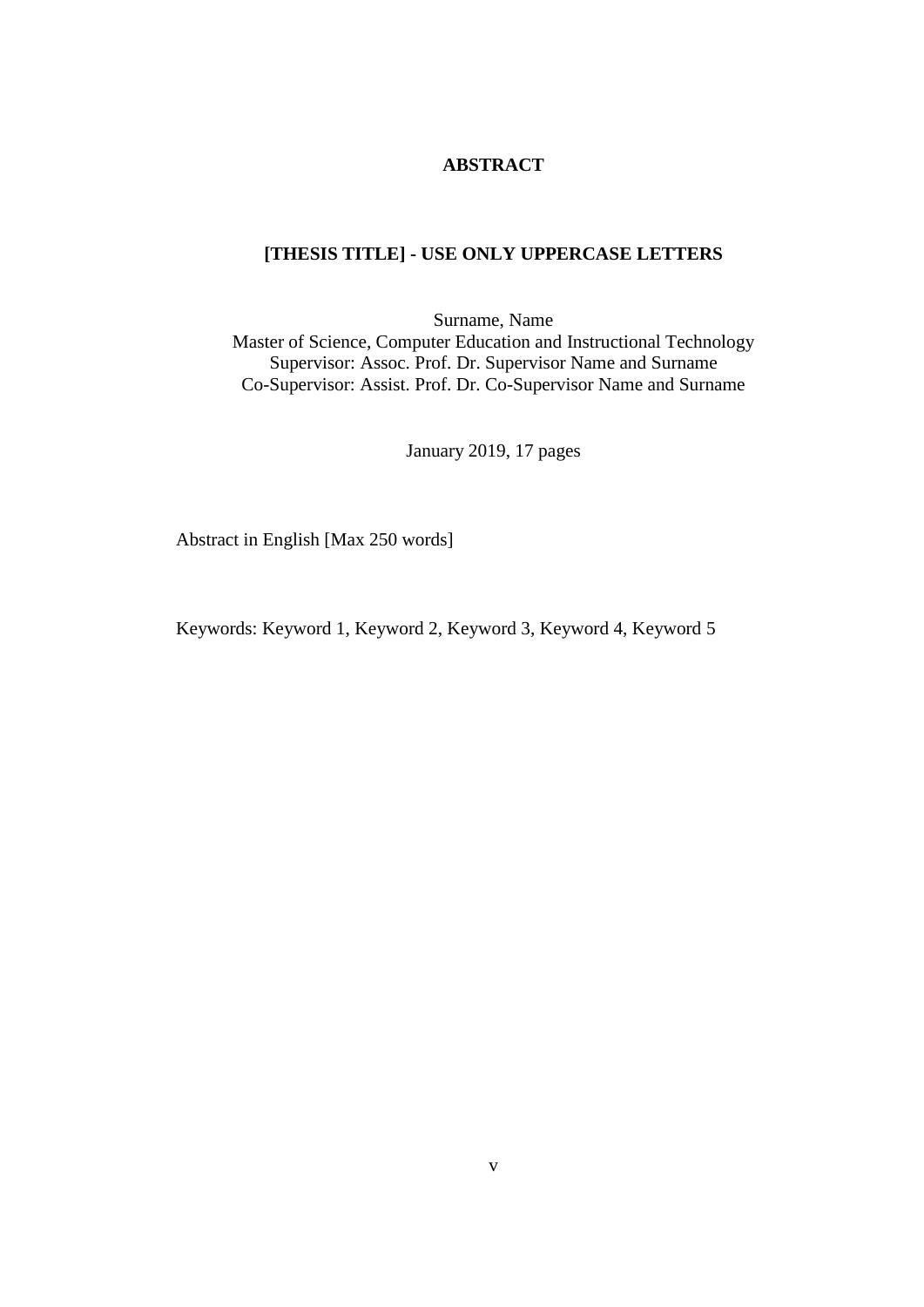## <span id="page-5-0"></span>**[TEZ BAŞLIĞI] – SADECE BÜYÜK KARAKTERLER KULLANARAKYAZINIZ**

Surname, Name Yüksek Lisans, Bilgisayar ve Öğretim Teknolojileri Eğitimi Tez Danışmanı: Doç. Dr. Supervisor Name and Surname Ortak Tez Danışmanı: Dr. Öğr. Üyesi Co-Supervisor Name and Surname

Ocak 2019, 17 sayfa

Tez Özeti [En fazla 250 kelime]

Anahtar Kelimeler: Anahtar kelime 1, Anahtar kelime 2, Anahtar kelime 3, Anahtar kelime 4, Anahtar kelime 5 [En fazla 5 anahtar kelime]

**ÖZ**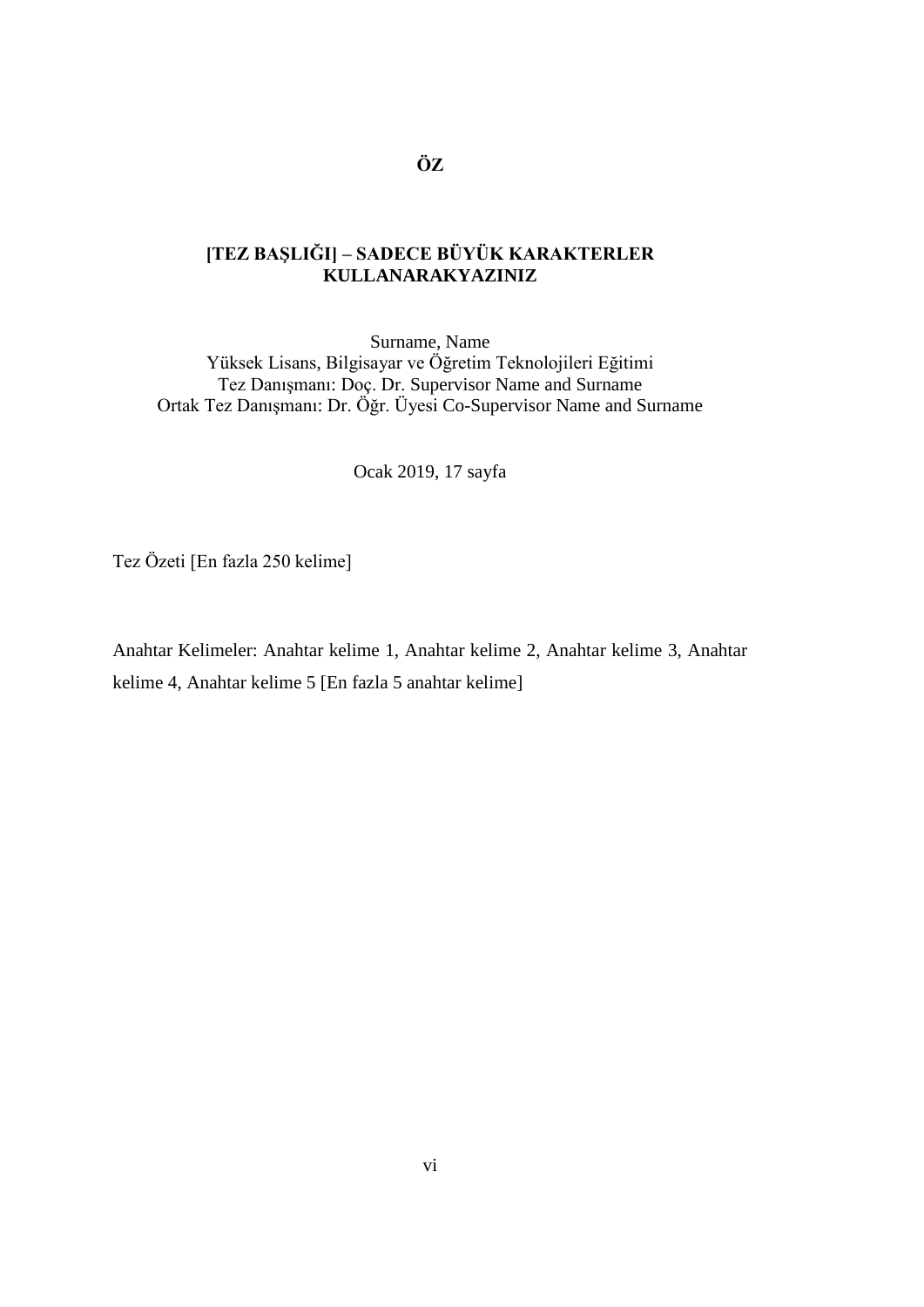Dedication [Max 2 lines]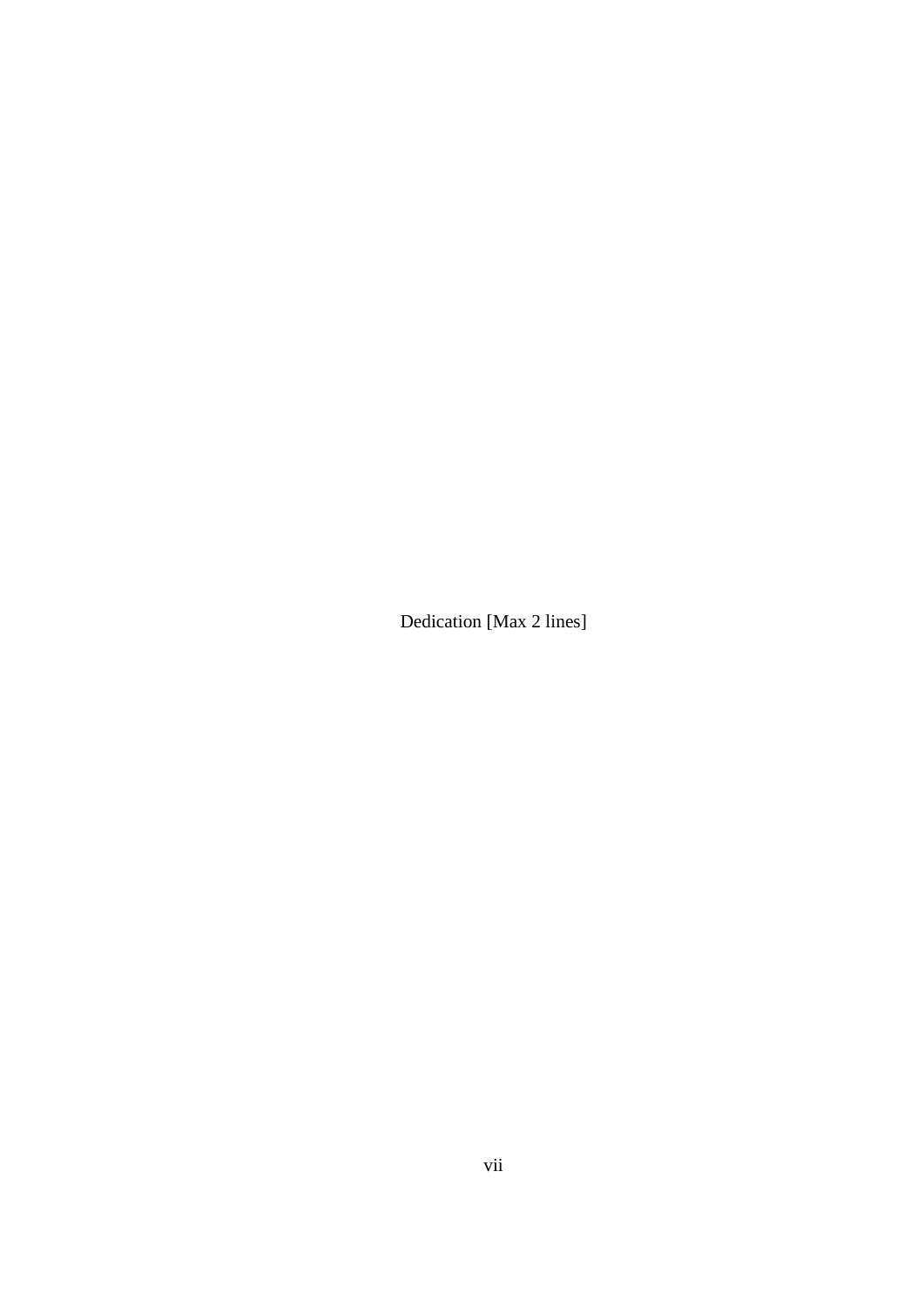## **ACKNOWLEDGMENTS**

<span id="page-7-0"></span>Acknowledgments [Max 300 words]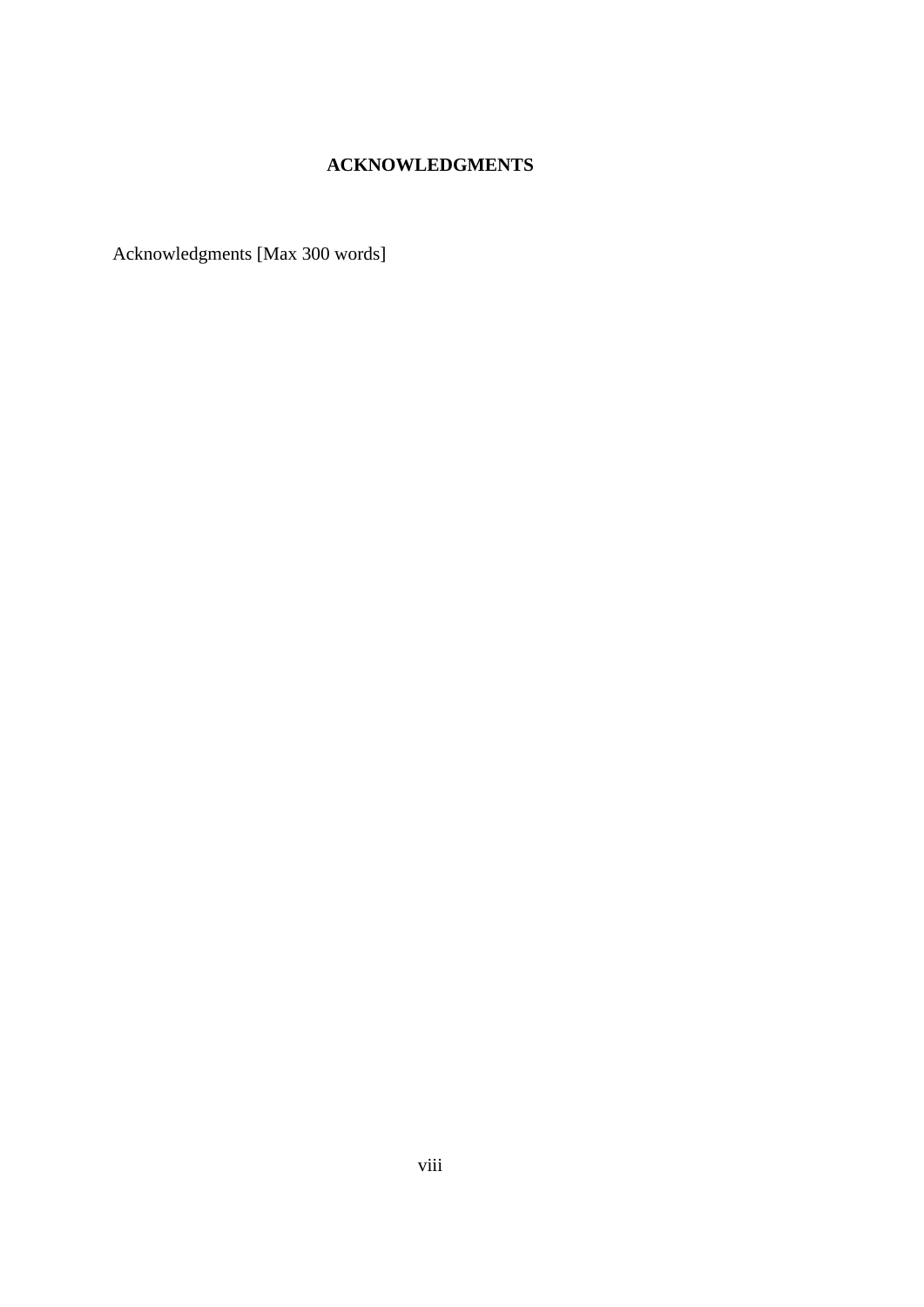# **TABLE OF CONTENTS**

<span id="page-8-0"></span>

| <b>CHAPTERS</b> |
|-----------------|
| 1.              |
|                 |
|                 |
|                 |
| 2.              |
|                 |
|                 |
|                 |
|                 |
|                 |
|                 |
|                 |
| 4.              |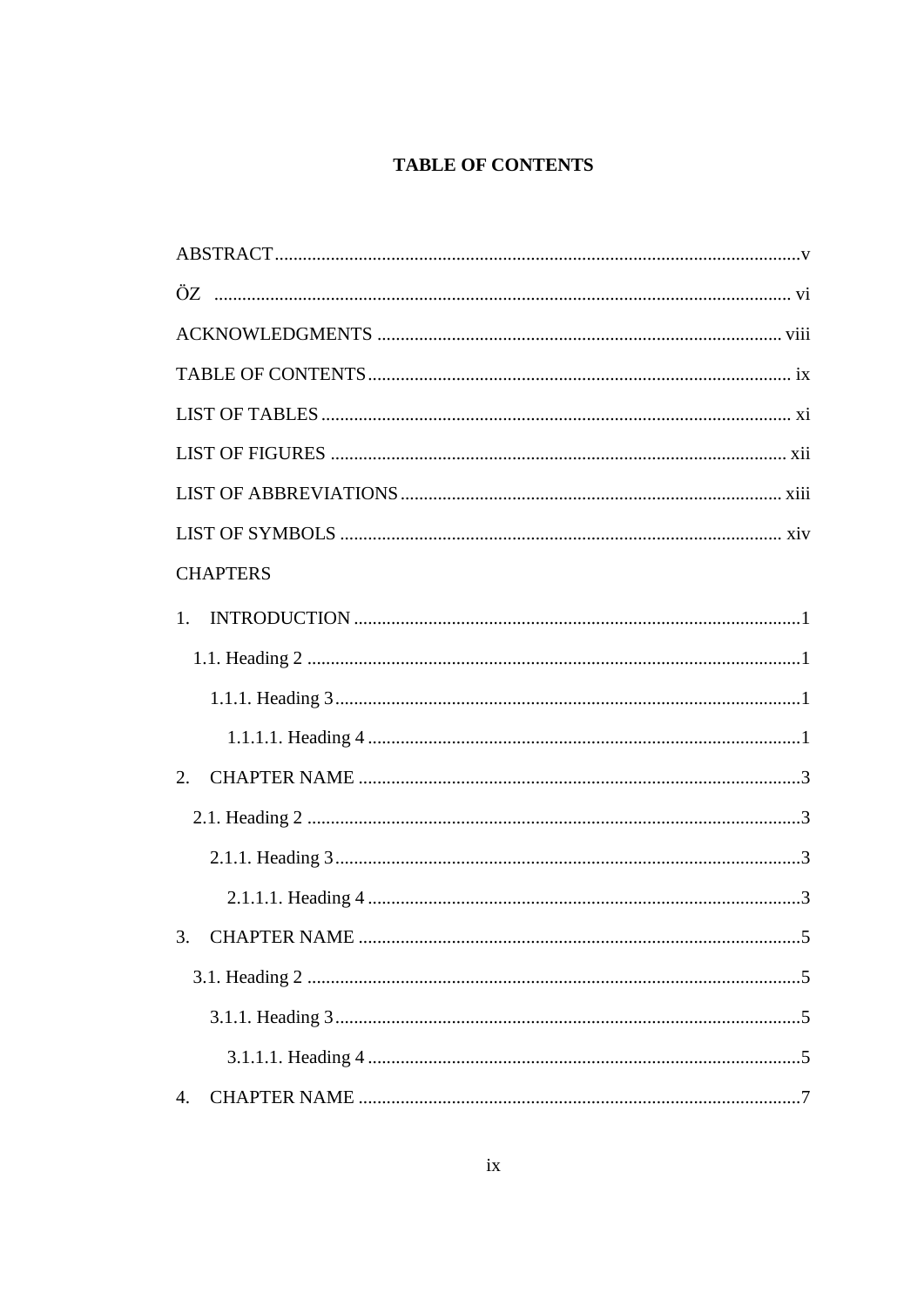| 5.                |
|-------------------|
|                   |
|                   |
|                   |
| 6.                |
|                   |
|                   |
|                   |
|                   |
| <b>APPENDICES</b> |
|                   |
|                   |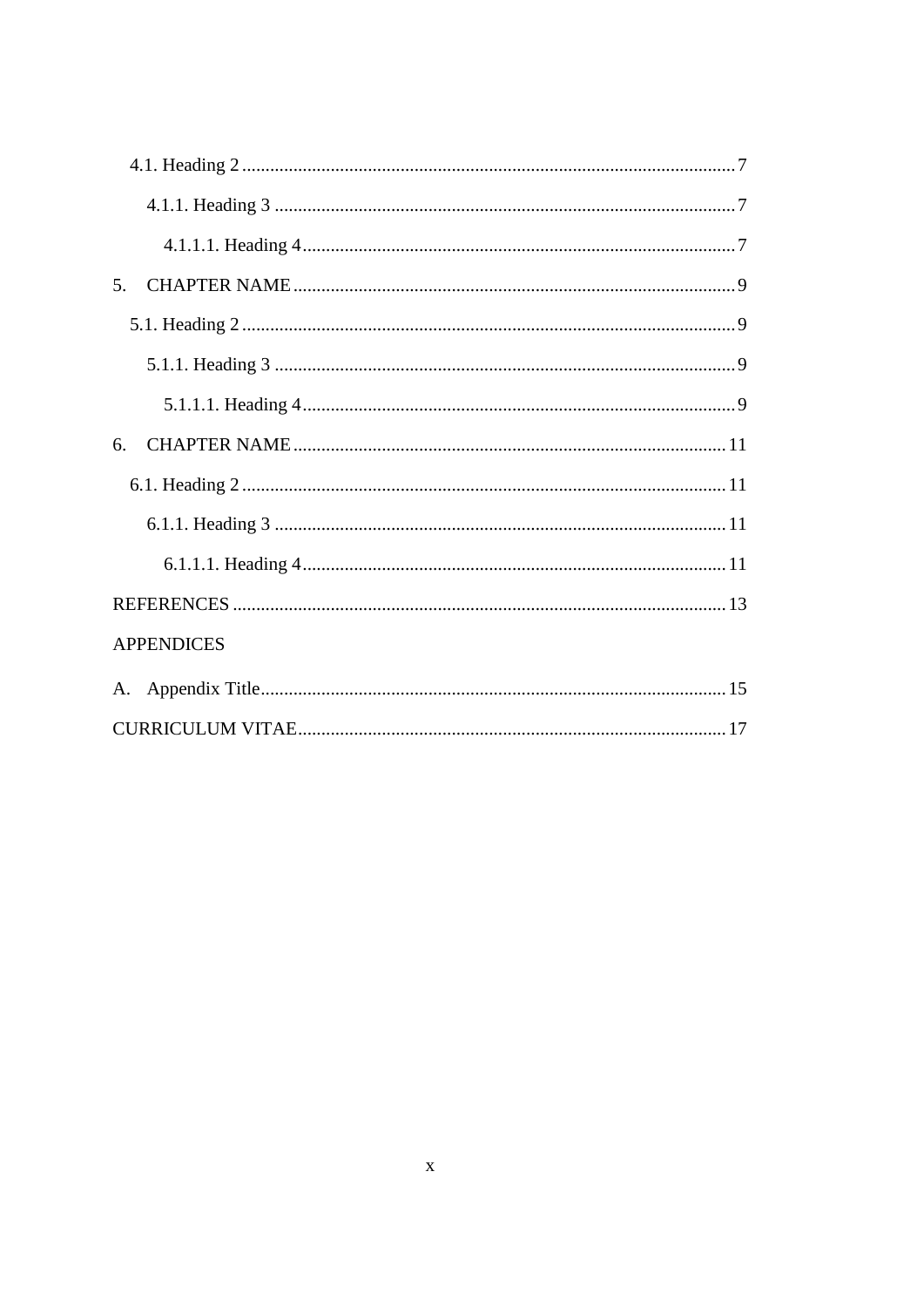# **LIST OF TABLES**

# <span id="page-10-0"></span>TABLES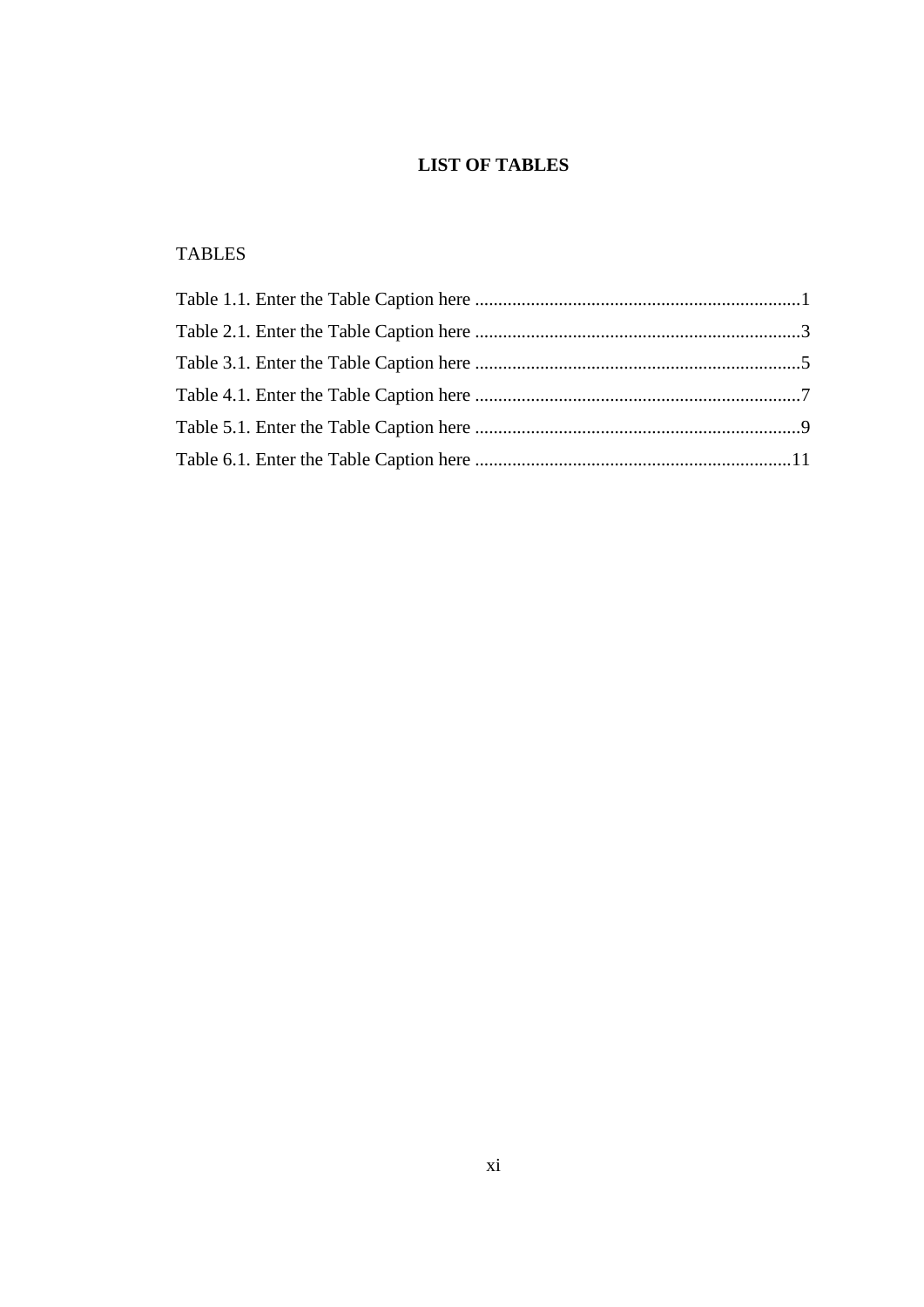# **LIST OF FIGURES**

# <span id="page-11-0"></span>FIGURES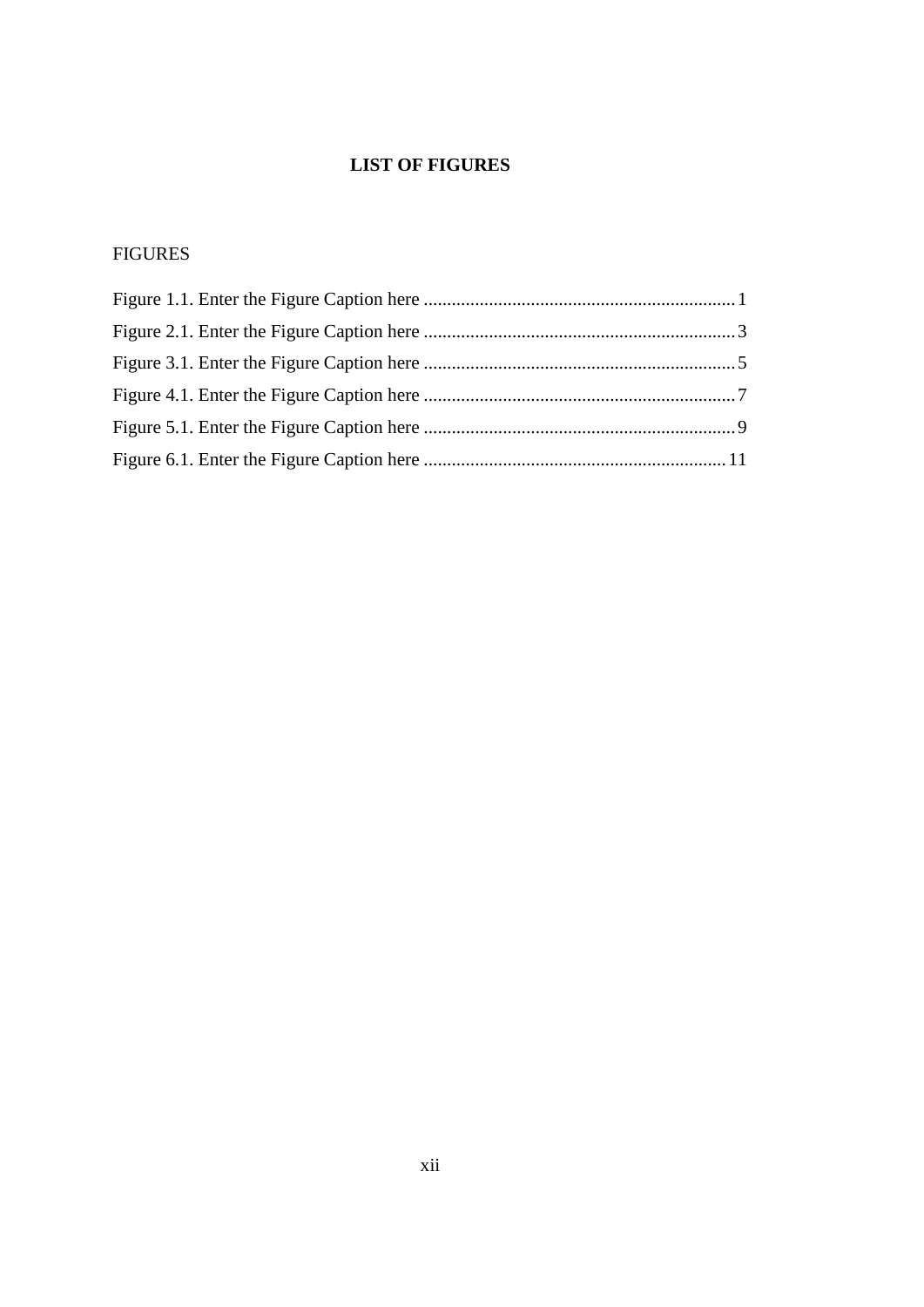# **LIST OF ABBREVIATIONS**

# <span id="page-12-0"></span>ABBREVIATIONS

Remove this page if it is not necessary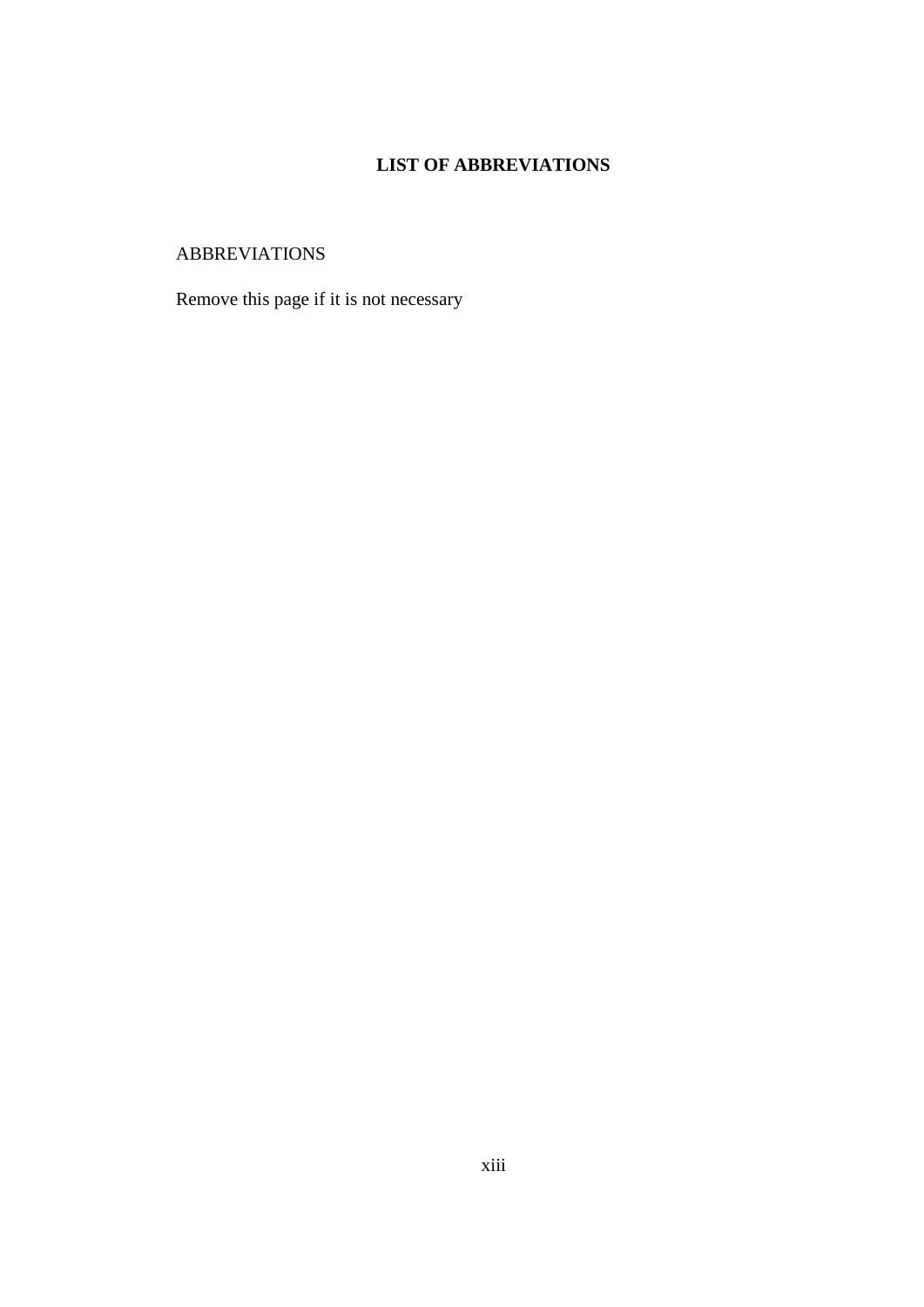# **LIST OF SYMBOLS**

<span id="page-13-0"></span>SYMBOLS

Remove this page if it is not necessary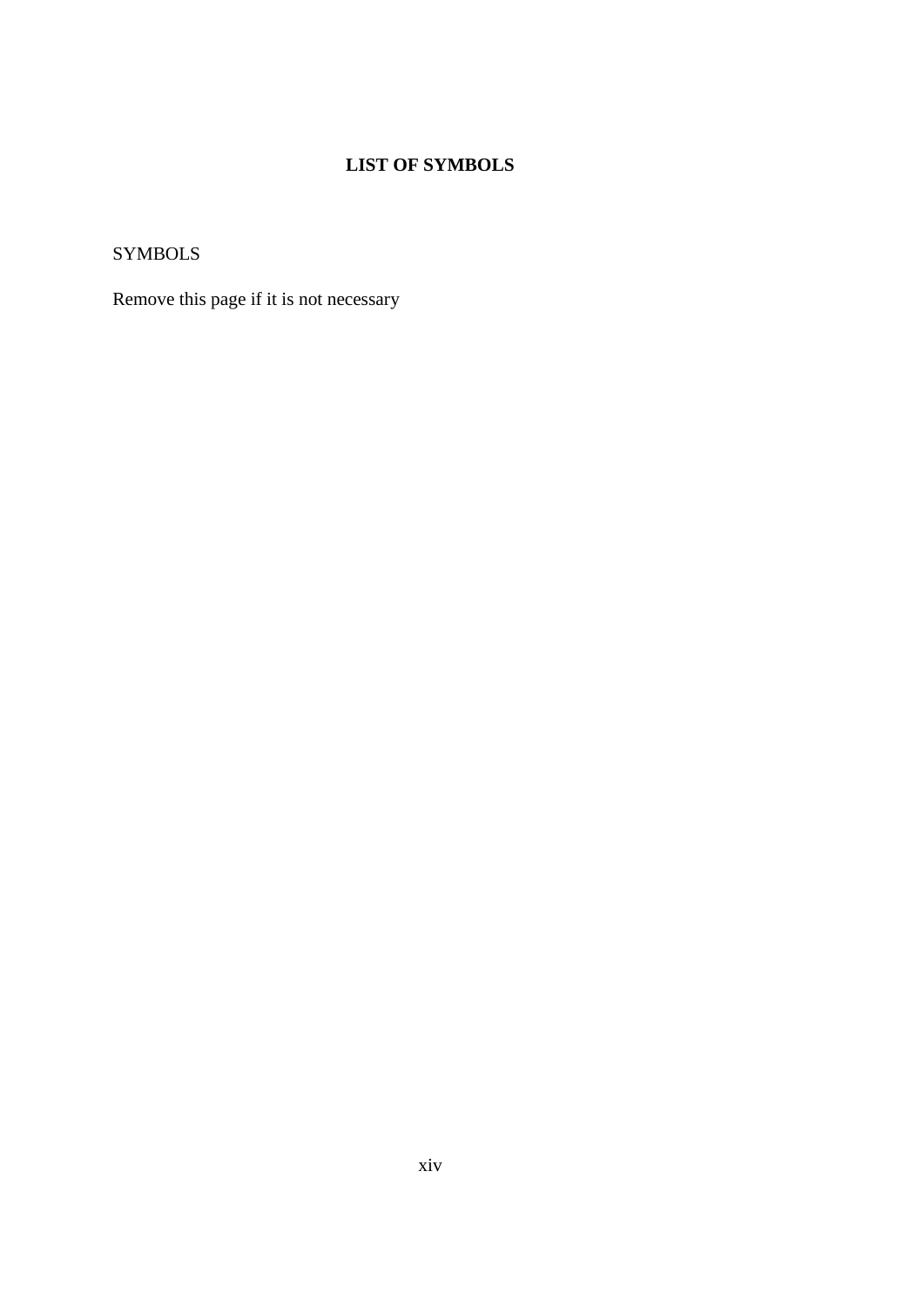#### <span id="page-14-0"></span>**1. INTRODUCTION**

## <span id="page-14-1"></span>**1.1. Heading 2**

Add text here

### <span id="page-14-2"></span>**1.1.1. Heading 3**

Add text here

# <span id="page-14-3"></span>**1.1.1.1. Heading 4**

|  |  |  |  |  | Table 1.1. Enter the Table Caption here |  |
|--|--|--|--|--|-----------------------------------------|--|
|--|--|--|--|--|-----------------------------------------|--|

<span id="page-14-4"></span>

| Type of Travel | M     |          |  |
|----------------|-------|----------|--|
| WestBound      | 24.10 | $2.08\,$ |  |
| SameTimeZone   | 22.83 | 2.62     |  |



<span id="page-14-5"></span>*Figure 1.1.* Enter the Figure Caption here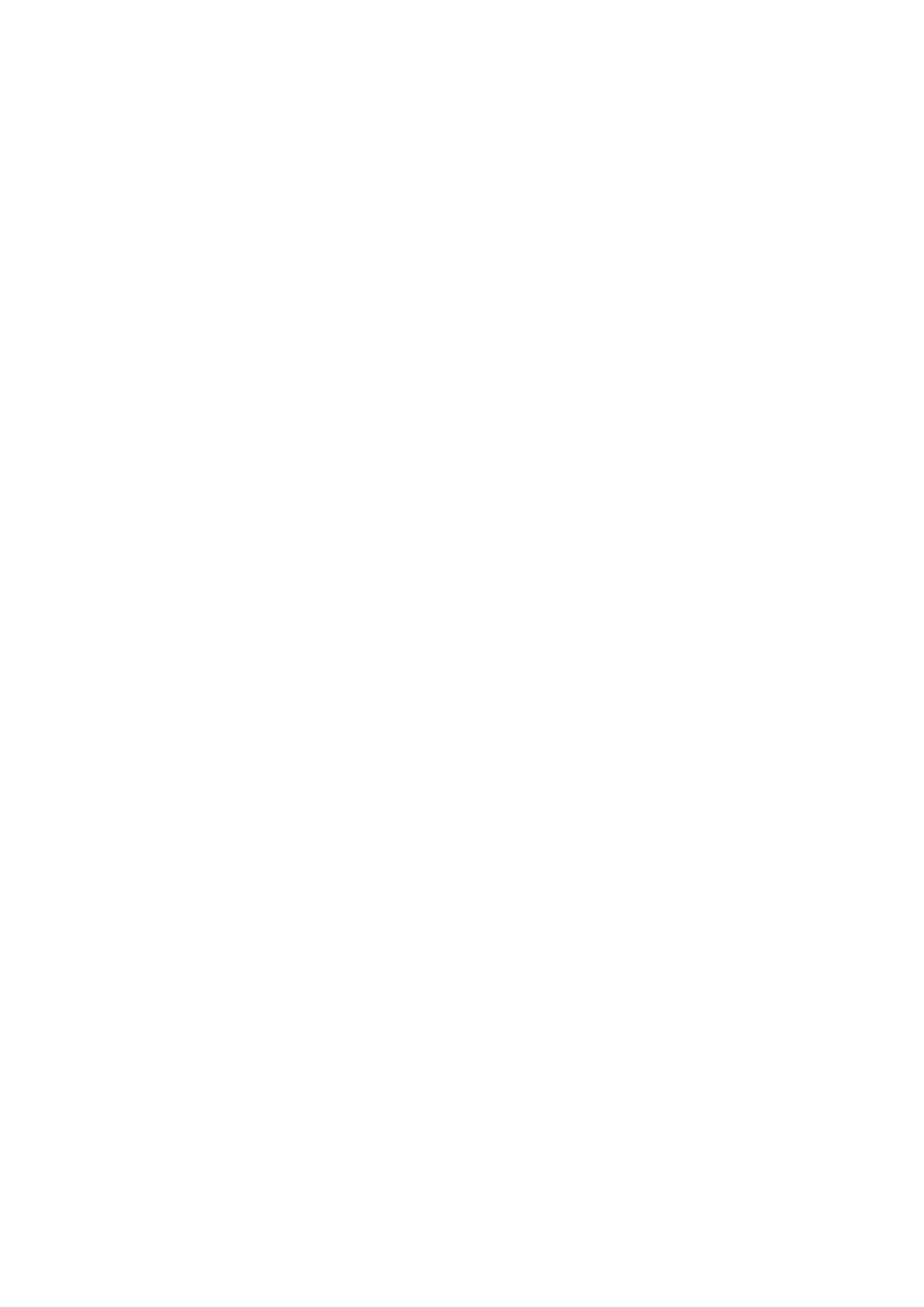#### <span id="page-16-0"></span>**2. CHAPTER NAME**

## <span id="page-16-1"></span>**2.1. Heading 2**

Add text here

### <span id="page-16-2"></span>**2.1.1. Heading 3**

Add text here

# <span id="page-16-3"></span>**2.1.1.1. Heading 4**

<span id="page-16-4"></span>

| Type of Travel | M     |      |  |
|----------------|-------|------|--|
| WestBound      | 24.10 | 2.08 |  |
| SameTimeZone   | 12.82 | 2.62 |  |



<span id="page-16-5"></span>*Figure 2.1.* Enter the Figure Caption here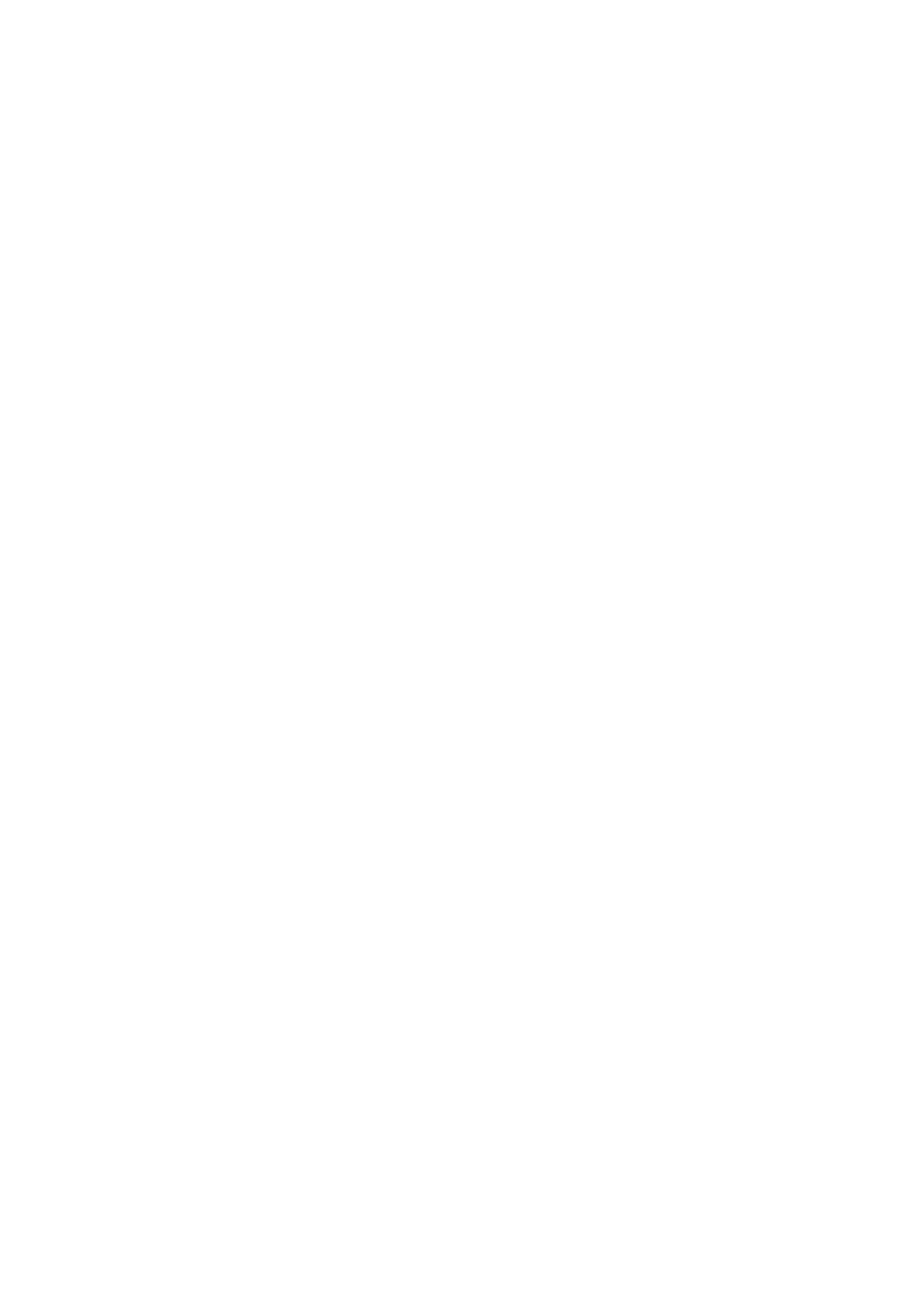#### <span id="page-18-0"></span>**3. CHAPTER NAME**

## <span id="page-18-1"></span>**3.1. Heading 2**

Add text here

### <span id="page-18-2"></span>**3.1.1. Heading 3**

Add text here

# <span id="page-18-3"></span>**3.1.1.1. Heading 4**

| Table 3.1. Enter the Table Caption here |  |  |  |  |  |
|-----------------------------------------|--|--|--|--|--|
|-----------------------------------------|--|--|--|--|--|

<span id="page-18-4"></span>

| Type of Travel | M     |          |  |
|----------------|-------|----------|--|
| WestBound      | 24.10 | $2.08\,$ |  |
| SameTimeZone   | 22.83 | 2.62     |  |



<span id="page-18-5"></span>*Figure 3.1.* Enter the Figure Caption here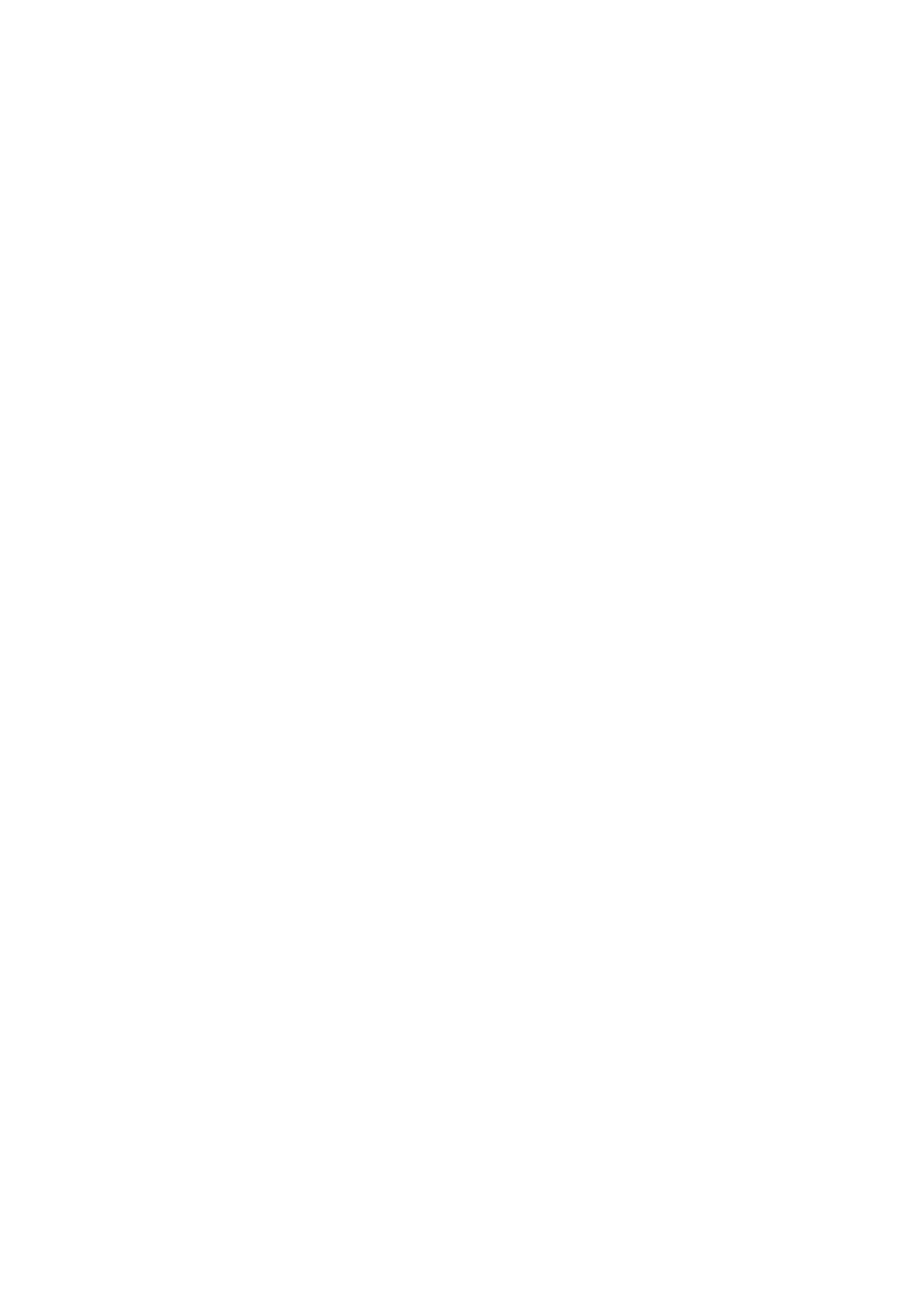#### <span id="page-20-0"></span>**4. CHAPTER NAME**

# <span id="page-20-1"></span>**4.1. Heading 2**

Add text here

### <span id="page-20-2"></span>**4.1.1. Heading 3**

Add text here

# <span id="page-20-3"></span>**4.1.1.1. Heading 4**

<span id="page-20-4"></span>

| Type of Travel | M     |      |  |
|----------------|-------|------|--|
| WestBound      | 24.10 | 2.08 |  |
| SameTimeZone   | 12.82 | 2.62 |  |



<span id="page-20-5"></span>*Figure 4.1.* Enter the Figure Caption here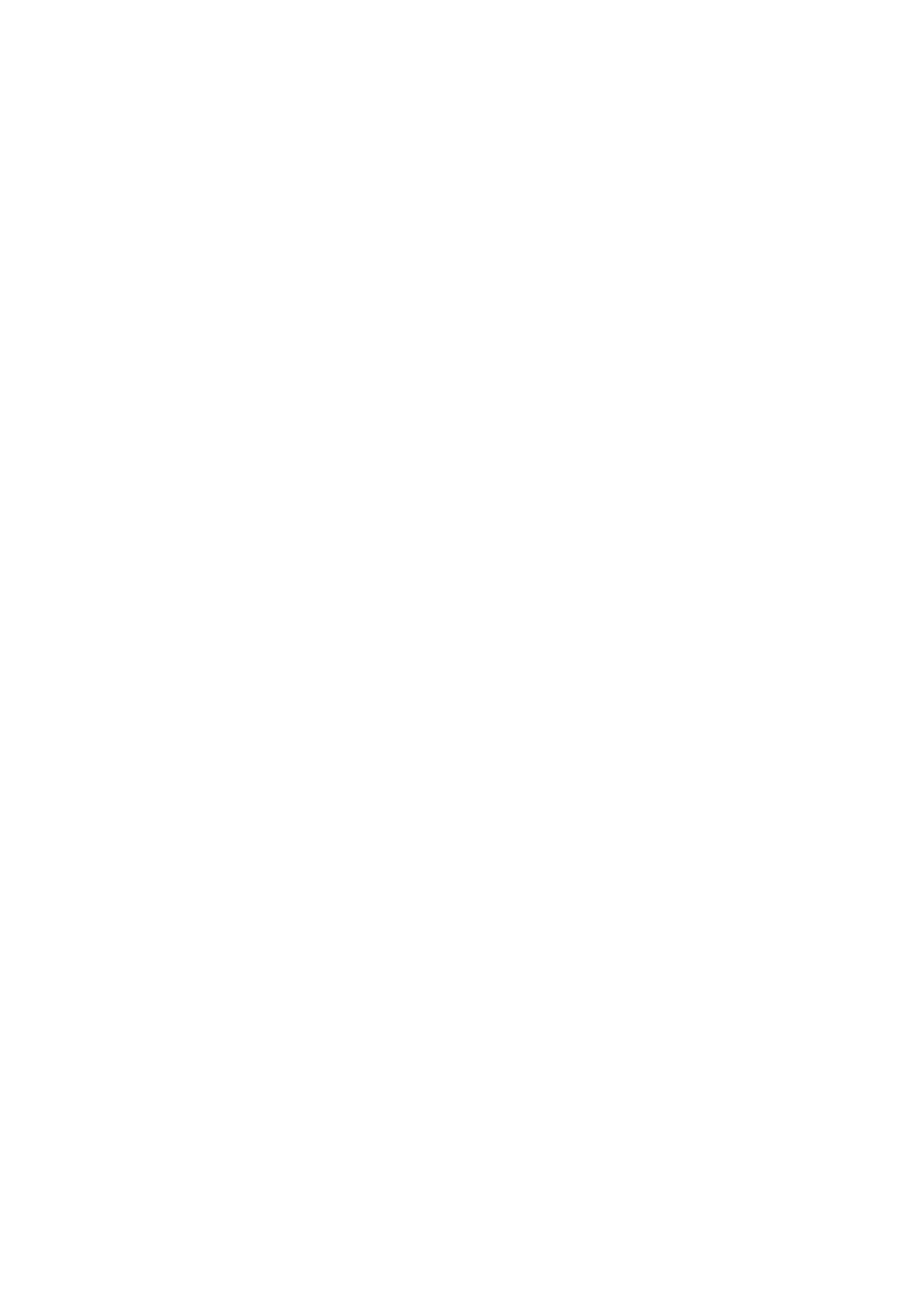#### <span id="page-22-0"></span>**5. CHAPTER NAME**

## <span id="page-22-1"></span>**5.1. Heading 2**

Add text here

### <span id="page-22-2"></span>**5.1.1. Heading 3**

Add text here

# <span id="page-22-3"></span>**5.1.1.1. Heading 4**

<span id="page-22-4"></span>

| Type of Travel | M     |      |  |
|----------------|-------|------|--|
| WestBound      | 24.10 | 2.08 |  |
| SameTimeZone   | 22.83 | 2.62 |  |



<span id="page-22-5"></span>*Figure 5.1.* Enter the Figure Caption here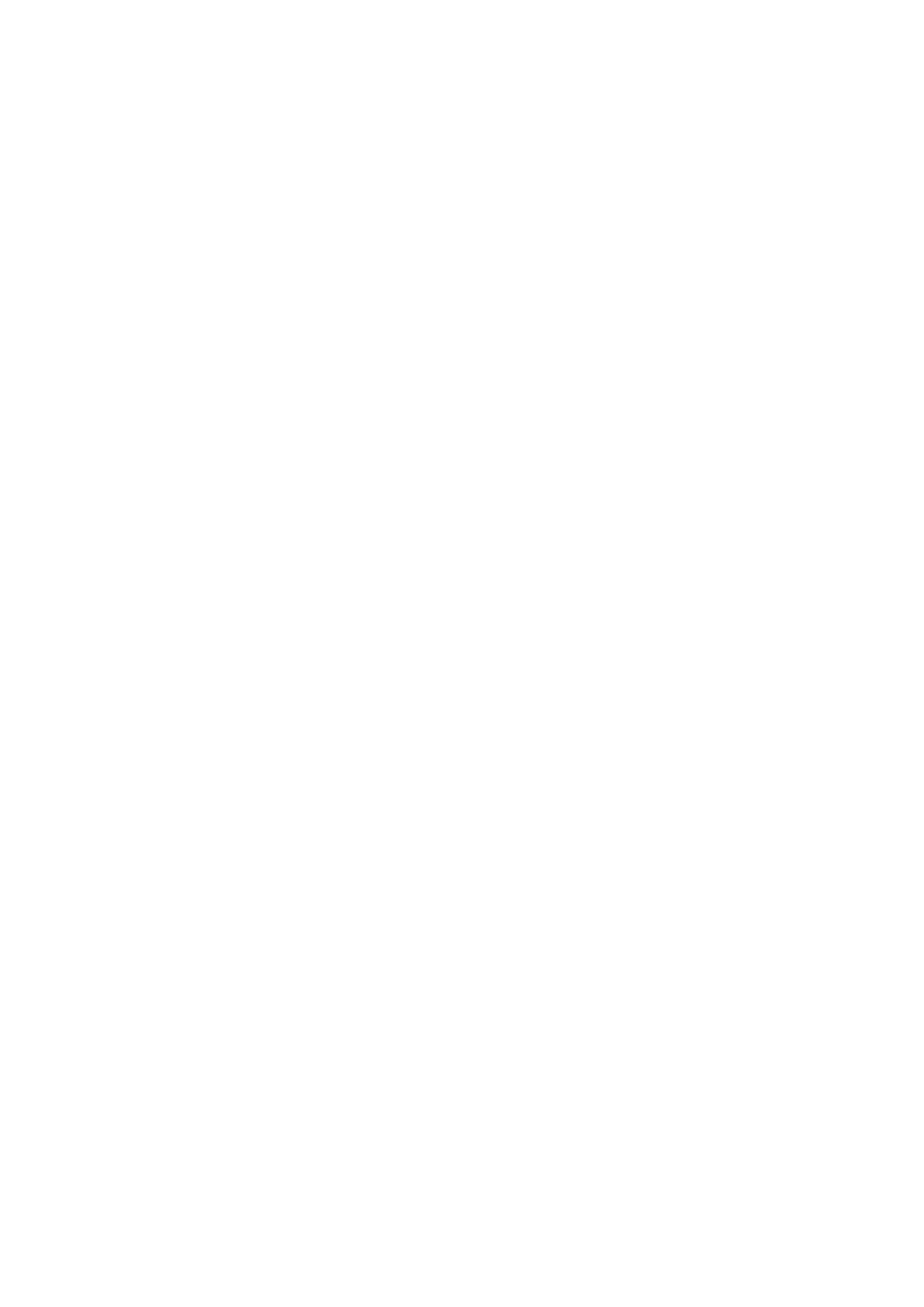#### <span id="page-24-0"></span>**6. CHAPTER NAME**

# <span id="page-24-1"></span>**6.1. Heading 2**

Add text here

### <span id="page-24-2"></span>**6.1.1. Heading 3**

Add text here

# <span id="page-24-3"></span>**6.1.1.1. Heading 4**

| Table 6.1. Enter the Table Caption here |  |  |  |  |  |
|-----------------------------------------|--|--|--|--|--|
|-----------------------------------------|--|--|--|--|--|

<span id="page-24-4"></span>

| Type of Travel | M     |      |  |
|----------------|-------|------|--|
| WestBound      | 24.10 | 2.08 |  |
| SameTimeZone   | 22.83 | 2.62 |  |



<span id="page-24-5"></span>*Figure 6.1.* Enter the Figure Caption here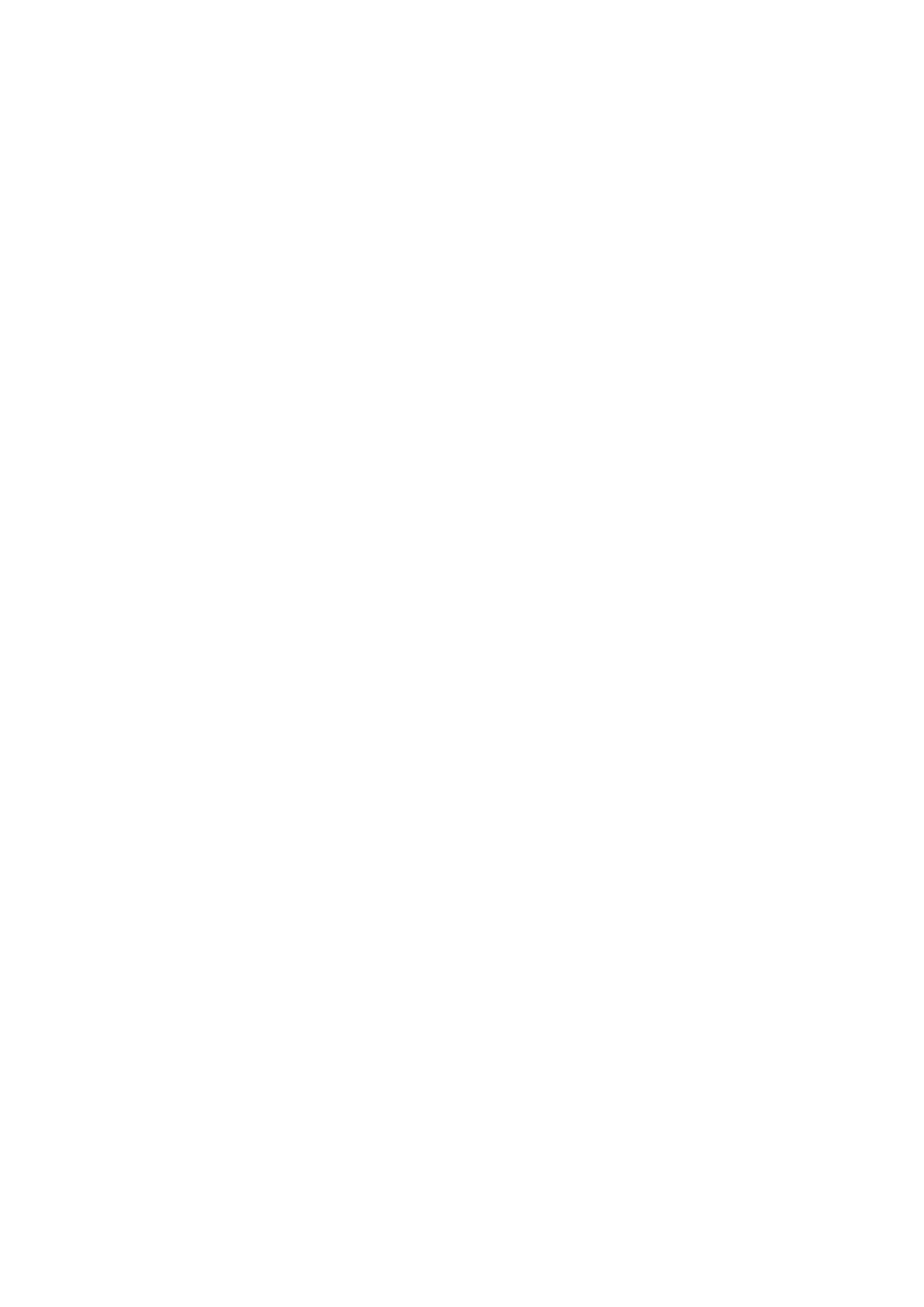#### **REFERENCES**

- <span id="page-26-0"></span>Adıyaman, Ö. And Chorowicz, J. 2002. Late Cenozoic tectonics and volcanics in the northwestern corner of the Arabian plate: a consequence of the strike-slip Dead Sea Fault Zone and lateral escape of Anatolia, Journal of Volcanology and Geothermal Research, 117. 327-345.
- Allmendinger, R. W.1999. Introduction to Structural Geology. Lecture notes. 279 p.
- Allmendinger, R. W., Cardozo, N. C., and Fisher, D., 2013. Structural Geology Algorithms: Vectors & Tensors: Cambridge, England, Cambridge University Press, 289 p.
- Alpar, B. and Yaltırak, C. 2002. Characteristic features of the North Anatolian Fault in the eastern Marmara region and its tectonic evolution. Marine Geology, 190, 329-350.
- Alpaslan, M. 2007. Early to Middle Miocene Intracontinental basaltic volcanism in the northern margin of the Arabian Plate, SE Anatolia, Turkey: geochemistry and petrogenesis. Geological Magazine. 144 (5), 867-882.
- Amrouch, K., Lacombe, O., Bellahsen, N., Daniel, J. M. and Callot, J. P. 2010.Stress and strain patterns, kinematics and deformation mechanisms in a basement cored anticline: Sheep Mountain Anticline, Wyoming. Tectonics, 29, TC1005, doi:10.1029/2009TC002525.
- Angelier, J. (1990), Inversion of field data in fault tectonics to obtain the regional stress. III: A new rapid direct inversion method by analytical means, Geophys. J. Int., 103, 363-376, doi:10.1111/ j.1365-246X.1990.tb01777.x.

Arger, J., Michel, J. and Westaway, R.W.C. 2000. Neogene and Quaternary volcanics of southeastern Turkey. The Geological Society, London, Special Publications, 173,459-487.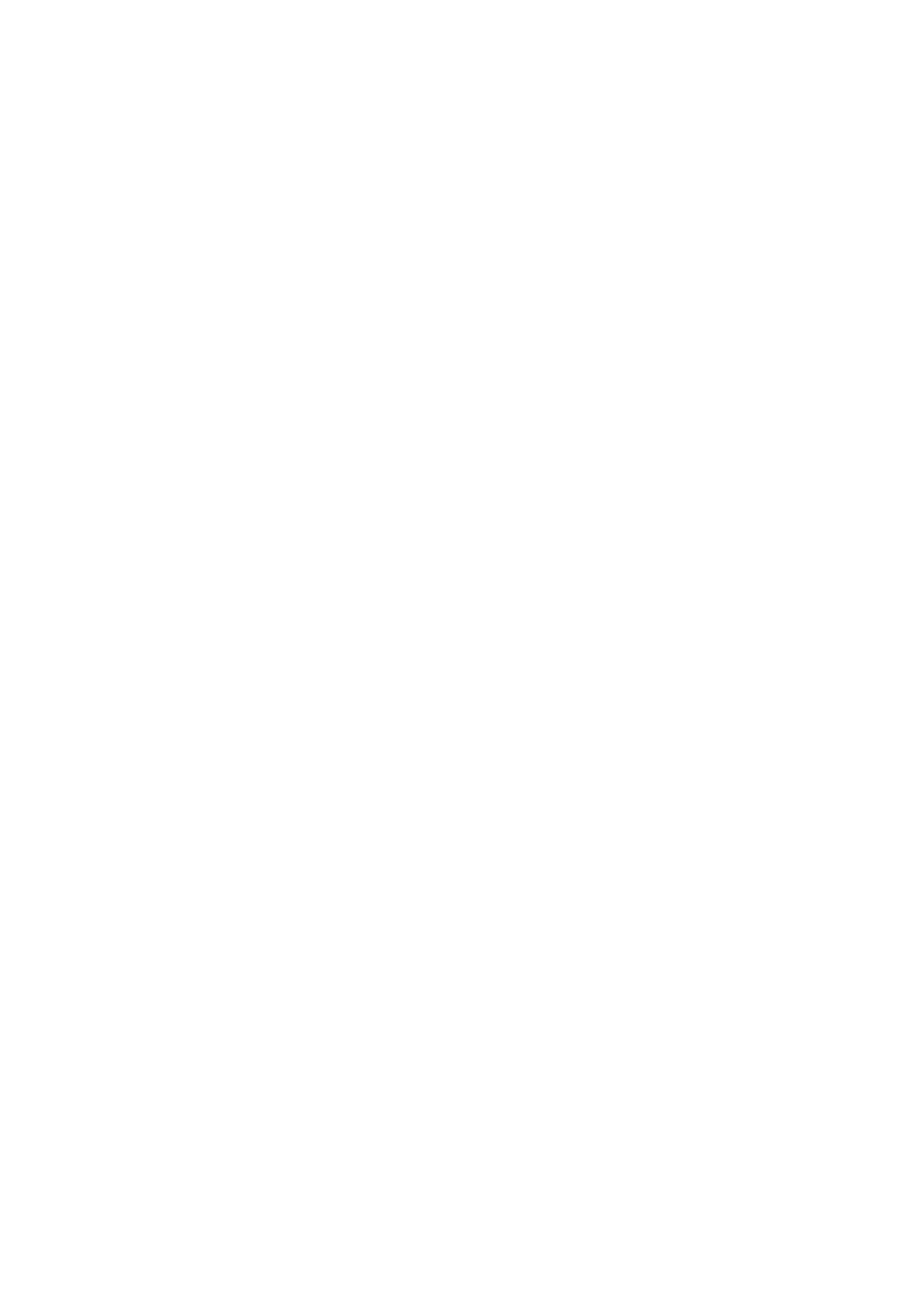# **APPENDICES**

<span id="page-28-0"></span>**A.** Appendix Title

Add Appendix here